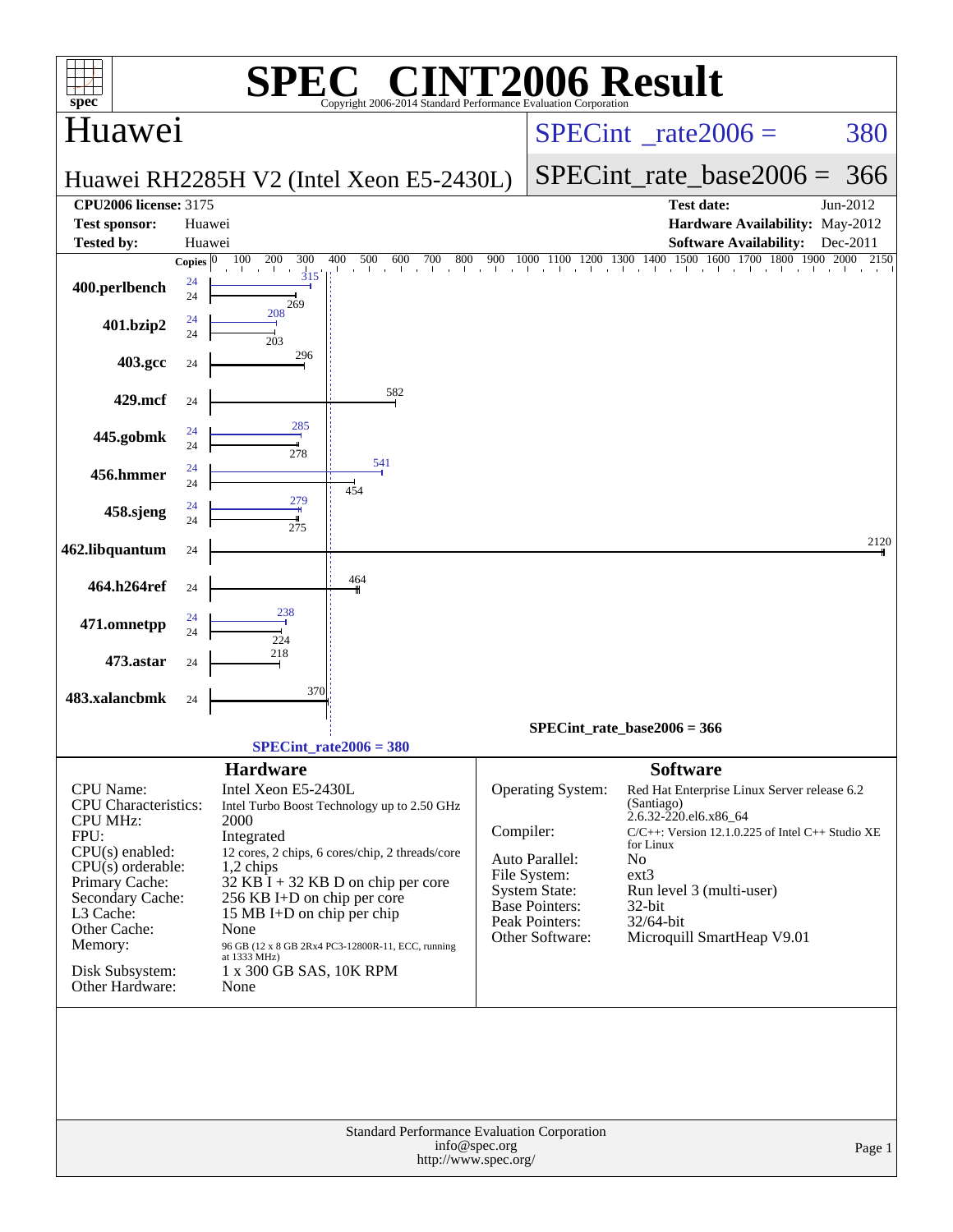

## Huawei

## SPECint rate $2006 = 380$

Huawei RH2285H V2 (Intel Xeon E5-2430L)

[SPECint\\_rate\\_base2006 =](http://www.spec.org/auto/cpu2006/Docs/result-fields.html#SPECintratebase2006) 366

**[CPU2006 license:](http://www.spec.org/auto/cpu2006/Docs/result-fields.html#CPU2006license)** 3175 **[Test date:](http://www.spec.org/auto/cpu2006/Docs/result-fields.html#Testdate)** Jun-2012

**[Test sponsor:](http://www.spec.org/auto/cpu2006/Docs/result-fields.html#Testsponsor)** Huawei **[Hardware Availability:](http://www.spec.org/auto/cpu2006/Docs/result-fields.html#HardwareAvailability)** May-2012 **[Tested by:](http://www.spec.org/auto/cpu2006/Docs/result-fields.html#Testedby)** Huawei **[Software Availability:](http://www.spec.org/auto/cpu2006/Docs/result-fields.html#SoftwareAvailability)** Dec-2011

### **[Results Table](http://www.spec.org/auto/cpu2006/Docs/result-fields.html#ResultsTable)**

|                                                                                                          | <b>Base</b>   |         |       |                |       |                |            | <b>Peak</b>   |                |              |                |              |                |              |
|----------------------------------------------------------------------------------------------------------|---------------|---------|-------|----------------|-------|----------------|------------|---------------|----------------|--------------|----------------|--------------|----------------|--------------|
| <b>Benchmark</b>                                                                                         | <b>Copies</b> | Seconds | Ratio | <b>Seconds</b> | Ratio | <b>Seconds</b> | Ratio      | <b>Copies</b> | <b>Seconds</b> | <b>Ratio</b> | <b>Seconds</b> | <b>Ratio</b> | <b>Seconds</b> | <b>Ratio</b> |
| 400.perlbench                                                                                            | 24            | 870     | 269   | 875            | 268   | 870            | 269        | 24            | 747            | 314          | 744            | 315          | 745            | 315          |
| 401.bzip2                                                                                                | 24            | 1141    | 203   | 1140           | 203   | 1140           | 203        | 24            | 1115           | 208          | 1108           | 209          | 1120           | 207          |
| $403.\mathrm{gcc}$                                                                                       | 24            | 652     | 296   | 652            | 296   | 653            | 296        | 24            | 652            | 296          | 652            | 296          | 653            | 296          |
| $429$ .mcf                                                                                               | 24            | 376     | 582   | 376            | 582   | 375            | 584        | 24            | 376            | 582          | 376            | 582          | 375            | 584          |
| $445$ .gobmk                                                                                             | 24            | 922     | 273   | 905            | 278   | 906            | 278        | 24            | 884            | 285          | 884            | 285          | 884            | 285          |
| 456.hmmer                                                                                                | 24            | 494     | 453   | 493            | 454   | 493            | 454        | 24            | 413            | 542          | 416            | 538          | 414            | 541          |
| $458$ .sjeng                                                                                             | 24            | 1048    | 277   | 1071           | 271   | 1055           | 275        | 24            | 1015           | 286          | 1041           | 279          | 1047           | 277          |
| 462.libquantum                                                                                           | 24            | 234     | 2120  | 234            | 2120  | 235            | 2120       | 24            | 234            | 2120         | 234            | 2120         | 235            | 2120         |
| 464.h264ref                                                                                              | 24            | 1145    | 464   | 1131           | 470   | 1157           | 459        | 24            | 1145           | 464          | 1131           | 470          | 1157           | 459          |
| 471.omnetpp                                                                                              | 24            | 671     | 224   | 671            | 224   | 669            | 224        | 24            | 630            | 238          | 630            | 238          | 632            | 237          |
| 473.astar                                                                                                | 24            | 772     | 218   | 772            | 218   | 771            | 218        | 24            | 772            | 218          | 772            | 218          | 771            | 218          |
| 483.xalancbmk                                                                                            | 24            | 447     | 371   | 448            | 370   | 447            | <b>370</b> | 24            | 447            | 371          | 448            | 370          | 447            | 370          |
| Results appear in the order in which they were run. Bold underlined text indicates a median measurement. |               |         |       |                |       |                |            |               |                |              |                |              |                |              |

### **[Submit Notes](http://www.spec.org/auto/cpu2006/Docs/result-fields.html#SubmitNotes)**

 The numactl mechanism was used to bind copies to processors. The config file option 'submit' was used to generate numactl commands to bind each copy to a specific processor. For details, please see the config file.

### **[Operating System Notes](http://www.spec.org/auto/cpu2006/Docs/result-fields.html#OperatingSystemNotes)**

 Stack size set to unlimited using "ulimit -s unlimited" Transparent Huge Pages enabled with: echo always > /sys/kernel/mm/redhat\_transparent\_hugepage/enabled Filesystem page cache cleared with:<br>echo 1> /proc/sys/vm/drop cac /proc/sys/vm/drop\_caches runspec command invoked through numactl i.e.: numactl --interleave=all runspec <etc> Select only test related files when installing the operating system

### **[Platform Notes](http://www.spec.org/auto/cpu2006/Docs/result-fields.html#PlatformNotes)**

 BIOS configuration: Set Power Efficiency Mode to Performance Baseboard Management Controller used to adjust the fan speed to 100% Sysinfo program /spec/config/sysinfo.rev6800 \$Rev: 6800 \$ \$Date:: 2011-10-11 #\$ 6f2ebdff5032aaa42e583f96b07f99d3 running on DH310-2 Sat Jun 16 21:44:31 2012

 This section contains SUT (System Under Test) info as seen by some common utilities. To remove or add to this section, see: <http://www.spec.org/cpu2006/Docs/config.html#sysinfo> Continued on next page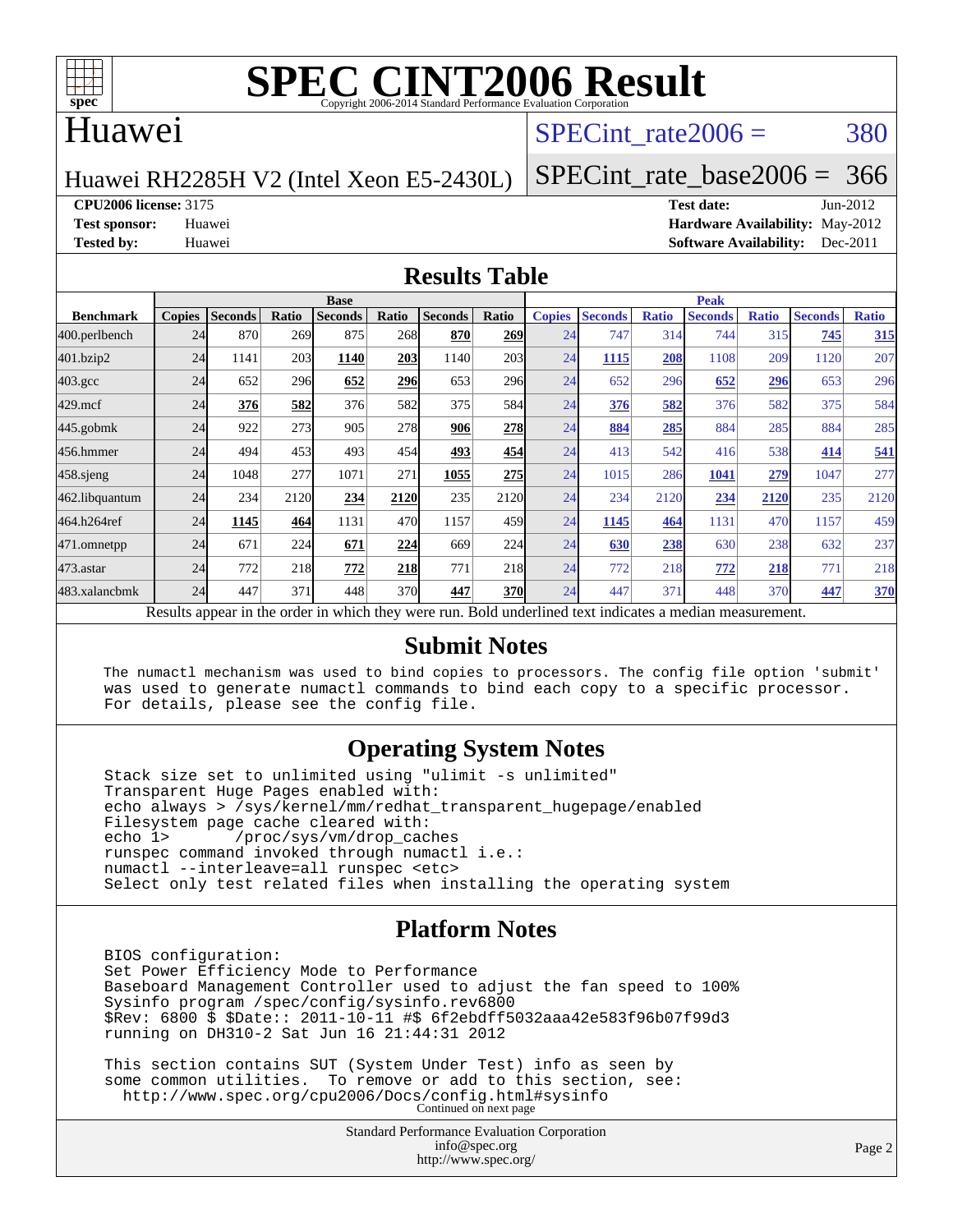

## Huawei

 $SPECint rate2006 = 380$ 

[SPECint\\_rate\\_base2006 =](http://www.spec.org/auto/cpu2006/Docs/result-fields.html#SPECintratebase2006) 366

Huawei RH2285H V2 (Intel Xeon E5-2430L)

**[CPU2006 license:](http://www.spec.org/auto/cpu2006/Docs/result-fields.html#CPU2006license)** 3175 **[Test date:](http://www.spec.org/auto/cpu2006/Docs/result-fields.html#Testdate)** Jun-2012 **[Test sponsor:](http://www.spec.org/auto/cpu2006/Docs/result-fields.html#Testsponsor)** Huawei **[Hardware Availability:](http://www.spec.org/auto/cpu2006/Docs/result-fields.html#HardwareAvailability)** May-2012 **[Tested by:](http://www.spec.org/auto/cpu2006/Docs/result-fields.html#Testedby)** Huawei **[Software Availability:](http://www.spec.org/auto/cpu2006/Docs/result-fields.html#SoftwareAvailability)** Dec-2011

### **[Platform Notes \(Continued\)](http://www.spec.org/auto/cpu2006/Docs/result-fields.html#PlatformNotes)**

 From /proc/cpuinfo model name : Intel(R) Xeon(R) CPU E5-2430L 0 @ 2.00GHz 2 "physical id"s (chips) 24 "processors" cores, siblings (Caution: counting these is hw and system dependent. The following excerpts from /proc/cpuinfo might not be reliable. Use with caution.) cpu cores : 6 siblings : 12 physical 0: cores 0 1 2 3 4 5 physical 1: cores 0 1 2 3 4 5 cache size : 15360 KB From /proc/meminfo MemTotal: 99030424 kB<br>HugePages Total: 0 HugePages\_Total: 0 Hugepagesize: 2048 kB From /etc/\*release\* /etc/\*version\* redhat-release: Red Hat Enterprise Linux Server release 6.2 (Santiago) system-release: Red Hat Enterprise Linux Server release 6.2 (Santiago) system-release-cpe: cpe:/o:redhat:enterprise\_linux:6server:ga:server uname -a: Linux DH310-2 2.6.32-220.el6.x86\_64 #1 SMP Wed Nov 9 08:03:13 EST 2011 x86\_64 x86\_64 x86\_64 GNU/Linux run-level 3 Jun 16 21:43 SPEC is set to: /spec Filesystem Type Size Used Avail Use% Mounted on<br>
/dev/sdal ext4 289G 23G 252G 9% / /dev/sda1 ext4 289G 23G 252G Additional information from dmidecode: (End of data from sysinfo program)

#### **[General Notes](http://www.spec.org/auto/cpu2006/Docs/result-fields.html#GeneralNotes)**

Environment variables set by runspec before the start of the run: LD\_LIBRARY\_PATH = "/spec/libs/32:/spec/libs/64"

 Binaries compiled on a system with 2 x Xeon X5645 CPU + 16GB memory using RHEL 6.1 The Huawei RH2285 v2 and Huawei RH2285H v2 models are electronically equivalent. The results have been measured on a Huawei RH2285 v2 model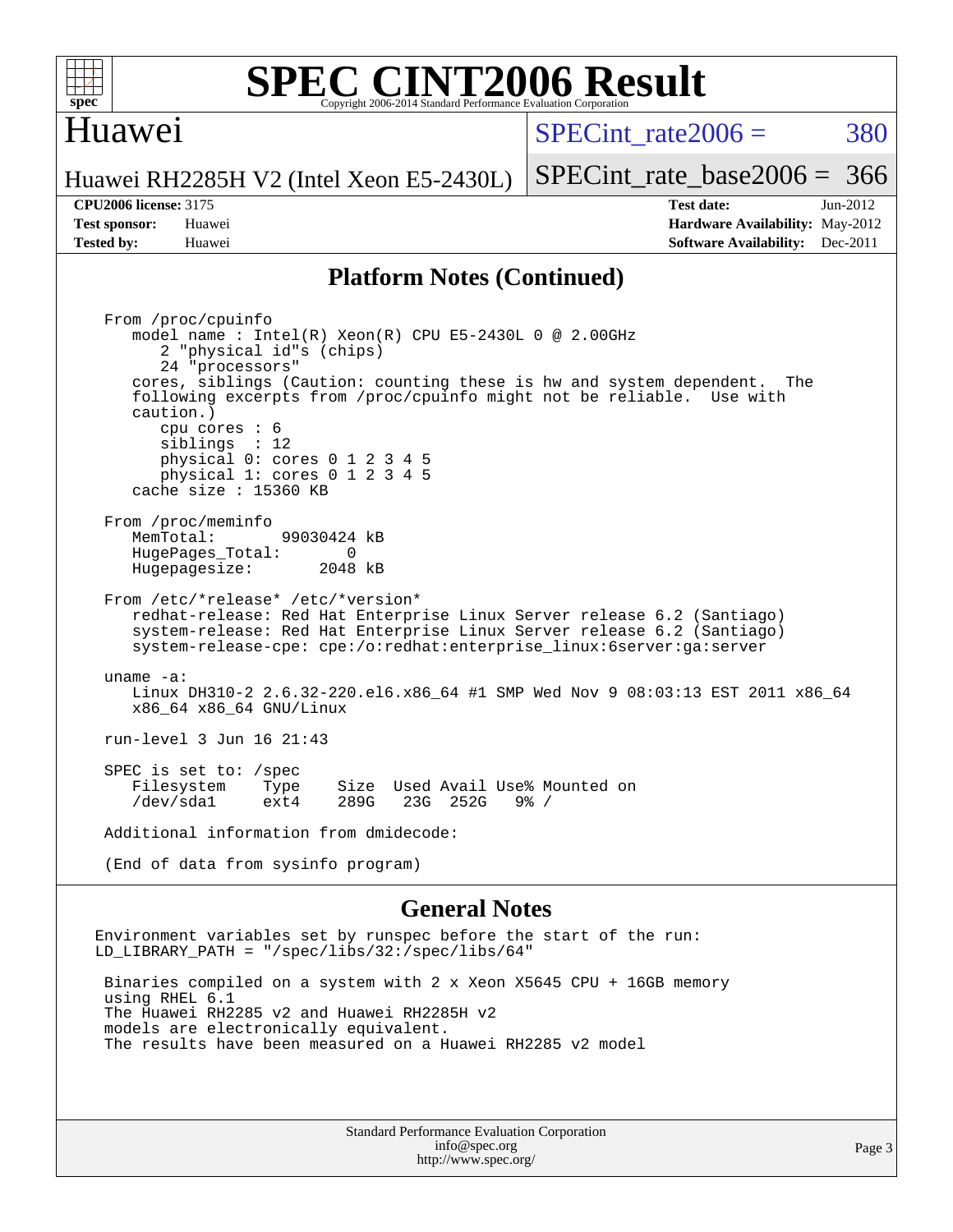

## Huawei

SPECint rate $2006 = 380$ 

Huawei RH2285H V2 (Intel Xeon E5-2430L)

**[Tested by:](http://www.spec.org/auto/cpu2006/Docs/result-fields.html#Testedby)** Huawei **[Software Availability:](http://www.spec.org/auto/cpu2006/Docs/result-fields.html#SoftwareAvailability)** Dec-2011

[SPECint\\_rate\\_base2006 =](http://www.spec.org/auto/cpu2006/Docs/result-fields.html#SPECintratebase2006) 366 **[CPU2006 license:](http://www.spec.org/auto/cpu2006/Docs/result-fields.html#CPU2006license)** 3175 **[Test date:](http://www.spec.org/auto/cpu2006/Docs/result-fields.html#Testdate)** Jun-2012 **[Test sponsor:](http://www.spec.org/auto/cpu2006/Docs/result-fields.html#Testsponsor)** Huawei **[Hardware Availability:](http://www.spec.org/auto/cpu2006/Docs/result-fields.html#HardwareAvailability)** May-2012

# **[Base Compiler Invocation](http://www.spec.org/auto/cpu2006/Docs/result-fields.html#BaseCompilerInvocation)**

[C benchmarks](http://www.spec.org/auto/cpu2006/Docs/result-fields.html#Cbenchmarks):  $\text{icc}$   $-\text{m32}$ 

[C++ benchmarks:](http://www.spec.org/auto/cpu2006/Docs/result-fields.html#CXXbenchmarks) [icpc -m32](http://www.spec.org/cpu2006/results/res2014q3/cpu2006-20140628-30061.flags.html#user_CXXbase_intel_icpc_4e5a5ef1a53fd332b3c49e69c3330699)

**[Base Portability Flags](http://www.spec.org/auto/cpu2006/Docs/result-fields.html#BasePortabilityFlags)**

 400.perlbench: [-DSPEC\\_CPU\\_LINUX\\_IA32](http://www.spec.org/cpu2006/results/res2014q3/cpu2006-20140628-30061.flags.html#b400.perlbench_baseCPORTABILITY_DSPEC_CPU_LINUX_IA32) 462.libquantum: [-DSPEC\\_CPU\\_LINUX](http://www.spec.org/cpu2006/results/res2014q3/cpu2006-20140628-30061.flags.html#b462.libquantum_baseCPORTABILITY_DSPEC_CPU_LINUX) 483.xalancbmk: [-DSPEC\\_CPU\\_LINUX](http://www.spec.org/cpu2006/results/res2014q3/cpu2006-20140628-30061.flags.html#b483.xalancbmk_baseCXXPORTABILITY_DSPEC_CPU_LINUX)

# **[Base Optimization Flags](http://www.spec.org/auto/cpu2006/Docs/result-fields.html#BaseOptimizationFlags)**

[C benchmarks](http://www.spec.org/auto/cpu2006/Docs/result-fields.html#Cbenchmarks):

[-xSSE4.2](http://www.spec.org/cpu2006/results/res2014q3/cpu2006-20140628-30061.flags.html#user_CCbase_f-xSSE42_f91528193cf0b216347adb8b939d4107) [-ipo](http://www.spec.org/cpu2006/results/res2014q3/cpu2006-20140628-30061.flags.html#user_CCbase_f-ipo) [-O3](http://www.spec.org/cpu2006/results/res2014q3/cpu2006-20140628-30061.flags.html#user_CCbase_f-O3) [-no-prec-div](http://www.spec.org/cpu2006/results/res2014q3/cpu2006-20140628-30061.flags.html#user_CCbase_f-no-prec-div) [-opt-prefetch](http://www.spec.org/cpu2006/results/res2014q3/cpu2006-20140628-30061.flags.html#user_CCbase_f-opt-prefetch) [-opt-mem-layout-trans=3](http://www.spec.org/cpu2006/results/res2014q3/cpu2006-20140628-30061.flags.html#user_CCbase_f-opt-mem-layout-trans_a7b82ad4bd7abf52556d4961a2ae94d5)

[C++ benchmarks:](http://www.spec.org/auto/cpu2006/Docs/result-fields.html#CXXbenchmarks)

[-xSSE4.2](http://www.spec.org/cpu2006/results/res2014q3/cpu2006-20140628-30061.flags.html#user_CXXbase_f-xSSE42_f91528193cf0b216347adb8b939d4107) [-ipo](http://www.spec.org/cpu2006/results/res2014q3/cpu2006-20140628-30061.flags.html#user_CXXbase_f-ipo) [-O3](http://www.spec.org/cpu2006/results/res2014q3/cpu2006-20140628-30061.flags.html#user_CXXbase_f-O3) [-no-prec-div](http://www.spec.org/cpu2006/results/res2014q3/cpu2006-20140628-30061.flags.html#user_CXXbase_f-no-prec-div) [-opt-prefetch](http://www.spec.org/cpu2006/results/res2014q3/cpu2006-20140628-30061.flags.html#user_CXXbase_f-opt-prefetch) [-opt-mem-layout-trans=3](http://www.spec.org/cpu2006/results/res2014q3/cpu2006-20140628-30061.flags.html#user_CXXbase_f-opt-mem-layout-trans_a7b82ad4bd7abf52556d4961a2ae94d5) [-Wl,-z,muldefs](http://www.spec.org/cpu2006/results/res2014q3/cpu2006-20140628-30061.flags.html#user_CXXbase_link_force_multiple1_74079c344b956b9658436fd1b6dd3a8a) [-L/smartheap -lsmartheap](http://www.spec.org/cpu2006/results/res2014q3/cpu2006-20140628-30061.flags.html#user_CXXbase_SmartHeap_7c9e394a5779e1a7fec7c221e123830c)

## **[Base Other Flags](http://www.spec.org/auto/cpu2006/Docs/result-fields.html#BaseOtherFlags)**

[C benchmarks](http://www.spec.org/auto/cpu2006/Docs/result-fields.html#Cbenchmarks):

403.gcc: [-Dalloca=\\_alloca](http://www.spec.org/cpu2006/results/res2014q3/cpu2006-20140628-30061.flags.html#b403.gcc_baseEXTRA_CFLAGS_Dalloca_be3056838c12de2578596ca5467af7f3)

# **[Peak Compiler Invocation](http://www.spec.org/auto/cpu2006/Docs/result-fields.html#PeakCompilerInvocation)**

[C benchmarks \(except as noted below\)](http://www.spec.org/auto/cpu2006/Docs/result-fields.html#Cbenchmarksexceptasnotedbelow): [icc -m32](http://www.spec.org/cpu2006/results/res2014q3/cpu2006-20140628-30061.flags.html#user_CCpeak_intel_icc_5ff4a39e364c98233615fdd38438c6f2) 400.perlbench: [icc -m64](http://www.spec.org/cpu2006/results/res2014q3/cpu2006-20140628-30061.flags.html#user_peakCCLD400_perlbench_intel_icc_64bit_bda6cc9af1fdbb0edc3795bac97ada53) 401.bzip2: [icc -m64](http://www.spec.org/cpu2006/results/res2014q3/cpu2006-20140628-30061.flags.html#user_peakCCLD401_bzip2_intel_icc_64bit_bda6cc9af1fdbb0edc3795bac97ada53)

456.hmmer: [icc -m64](http://www.spec.org/cpu2006/results/res2014q3/cpu2006-20140628-30061.flags.html#user_peakCCLD456_hmmer_intel_icc_64bit_bda6cc9af1fdbb0edc3795bac97ada53)

458.sjeng: [icc -m64](http://www.spec.org/cpu2006/results/res2014q3/cpu2006-20140628-30061.flags.html#user_peakCCLD458_sjeng_intel_icc_64bit_bda6cc9af1fdbb0edc3795bac97ada53)

```
C++ benchmarks: 
    icpc -m32
```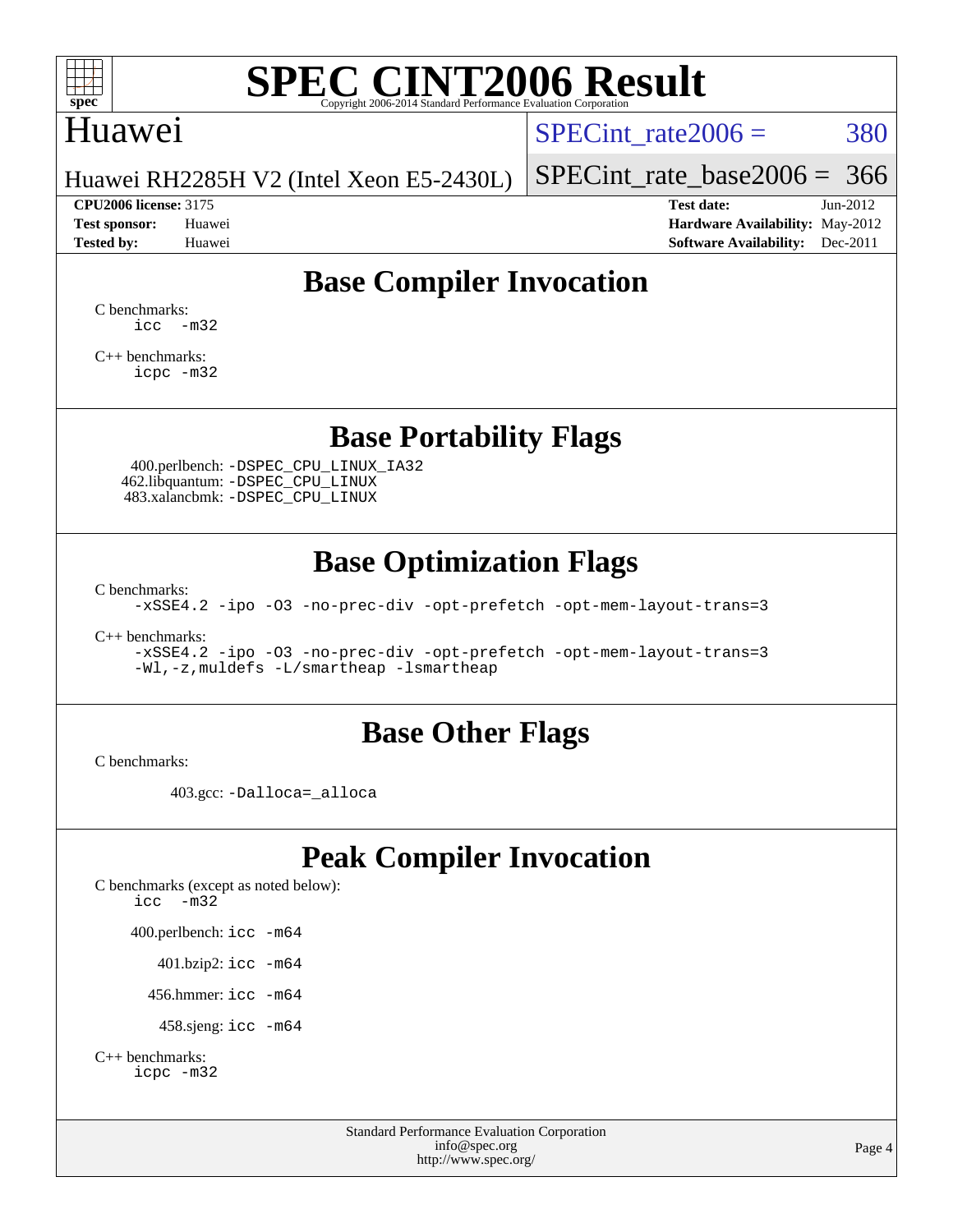

# Huawei

SPECint rate $2006 = 380$ 

Huawei RH2285H V2 (Intel Xeon E5-2430L)

[SPECint\\_rate\\_base2006 =](http://www.spec.org/auto/cpu2006/Docs/result-fields.html#SPECintratebase2006) 366

**[CPU2006 license:](http://www.spec.org/auto/cpu2006/Docs/result-fields.html#CPU2006license)** 3175 **[Test date:](http://www.spec.org/auto/cpu2006/Docs/result-fields.html#Testdate)** Jun-2012 **[Test sponsor:](http://www.spec.org/auto/cpu2006/Docs/result-fields.html#Testsponsor)** Huawei **[Hardware Availability:](http://www.spec.org/auto/cpu2006/Docs/result-fields.html#HardwareAvailability)** May-2012 **[Tested by:](http://www.spec.org/auto/cpu2006/Docs/result-fields.html#Testedby)** Huawei **[Software Availability:](http://www.spec.org/auto/cpu2006/Docs/result-fields.html#SoftwareAvailability)** Dec-2011

# **[Peak Portability Flags](http://www.spec.org/auto/cpu2006/Docs/result-fields.html#PeakPortabilityFlags)**

 400.perlbench: [-DSPEC\\_CPU\\_LP64](http://www.spec.org/cpu2006/results/res2014q3/cpu2006-20140628-30061.flags.html#b400.perlbench_peakCPORTABILITY_DSPEC_CPU_LP64) [-DSPEC\\_CPU\\_LINUX\\_X64](http://www.spec.org/cpu2006/results/res2014q3/cpu2006-20140628-30061.flags.html#b400.perlbench_peakCPORTABILITY_DSPEC_CPU_LINUX_X64) 401.bzip2: [-DSPEC\\_CPU\\_LP64](http://www.spec.org/cpu2006/results/res2014q3/cpu2006-20140628-30061.flags.html#suite_peakCPORTABILITY401_bzip2_DSPEC_CPU_LP64) 456.hmmer: [-DSPEC\\_CPU\\_LP64](http://www.spec.org/cpu2006/results/res2014q3/cpu2006-20140628-30061.flags.html#suite_peakCPORTABILITY456_hmmer_DSPEC_CPU_LP64) 458.sjeng: [-DSPEC\\_CPU\\_LP64](http://www.spec.org/cpu2006/results/res2014q3/cpu2006-20140628-30061.flags.html#suite_peakCPORTABILITY458_sjeng_DSPEC_CPU_LP64) 462.libquantum: [-DSPEC\\_CPU\\_LINUX](http://www.spec.org/cpu2006/results/res2014q3/cpu2006-20140628-30061.flags.html#b462.libquantum_peakCPORTABILITY_DSPEC_CPU_LINUX) 483.xalancbmk: [-DSPEC\\_CPU\\_LINUX](http://www.spec.org/cpu2006/results/res2014q3/cpu2006-20140628-30061.flags.html#b483.xalancbmk_peakCXXPORTABILITY_DSPEC_CPU_LINUX)

# **[Peak Optimization Flags](http://www.spec.org/auto/cpu2006/Docs/result-fields.html#PeakOptimizationFlags)**

[C benchmarks](http://www.spec.org/auto/cpu2006/Docs/result-fields.html#Cbenchmarks):

 400.perlbench: [-xSSE4.2](http://www.spec.org/cpu2006/results/res2014q3/cpu2006-20140628-30061.flags.html#user_peakPASS2_CFLAGSPASS2_LDCFLAGS400_perlbench_f-xSSE42_f91528193cf0b216347adb8b939d4107)(pass 2) [-prof-gen](http://www.spec.org/cpu2006/results/res2014q3/cpu2006-20140628-30061.flags.html#user_peakPASS1_CFLAGSPASS1_LDCFLAGS400_perlbench_prof_gen_e43856698f6ca7b7e442dfd80e94a8fc)(pass 1) [-ipo](http://www.spec.org/cpu2006/results/res2014q3/cpu2006-20140628-30061.flags.html#user_peakPASS2_CFLAGSPASS2_LDCFLAGS400_perlbench_f-ipo)(pass 2) [-O3](http://www.spec.org/cpu2006/results/res2014q3/cpu2006-20140628-30061.flags.html#user_peakPASS2_CFLAGSPASS2_LDCFLAGS400_perlbench_f-O3)(pass 2) [-no-prec-div](http://www.spec.org/cpu2006/results/res2014q3/cpu2006-20140628-30061.flags.html#user_peakPASS2_CFLAGSPASS2_LDCFLAGS400_perlbench_f-no-prec-div)(pass 2) [-prof-use](http://www.spec.org/cpu2006/results/res2014q3/cpu2006-20140628-30061.flags.html#user_peakPASS2_CFLAGSPASS2_LDCFLAGS400_perlbench_prof_use_bccf7792157ff70d64e32fe3e1250b55)(pass 2) [-auto-ilp32](http://www.spec.org/cpu2006/results/res2014q3/cpu2006-20140628-30061.flags.html#user_peakCOPTIMIZE400_perlbench_f-auto-ilp32) 401.bzip2: [-xSSE4.2](http://www.spec.org/cpu2006/results/res2014q3/cpu2006-20140628-30061.flags.html#user_peakPASS2_CFLAGSPASS2_LDCFLAGS401_bzip2_f-xSSE42_f91528193cf0b216347adb8b939d4107)(pass 2) [-prof-gen](http://www.spec.org/cpu2006/results/res2014q3/cpu2006-20140628-30061.flags.html#user_peakPASS1_CFLAGSPASS1_LDCFLAGS401_bzip2_prof_gen_e43856698f6ca7b7e442dfd80e94a8fc)(pass 1) [-ipo](http://www.spec.org/cpu2006/results/res2014q3/cpu2006-20140628-30061.flags.html#user_peakPASS2_CFLAGSPASS2_LDCFLAGS401_bzip2_f-ipo)(pass 2) [-O3](http://www.spec.org/cpu2006/results/res2014q3/cpu2006-20140628-30061.flags.html#user_peakPASS2_CFLAGSPASS2_LDCFLAGS401_bzip2_f-O3)(pass 2) [-no-prec-div](http://www.spec.org/cpu2006/results/res2014q3/cpu2006-20140628-30061.flags.html#user_peakPASS2_CFLAGSPASS2_LDCFLAGS401_bzip2_f-no-prec-div)(pass 2) [-prof-use](http://www.spec.org/cpu2006/results/res2014q3/cpu2006-20140628-30061.flags.html#user_peakPASS2_CFLAGSPASS2_LDCFLAGS401_bzip2_prof_use_bccf7792157ff70d64e32fe3e1250b55)(pass 2) [-opt-prefetch](http://www.spec.org/cpu2006/results/res2014q3/cpu2006-20140628-30061.flags.html#user_peakCOPTIMIZE401_bzip2_f-opt-prefetch) [-auto-ilp32](http://www.spec.org/cpu2006/results/res2014q3/cpu2006-20140628-30061.flags.html#user_peakCOPTIMIZE401_bzip2_f-auto-ilp32) [-ansi-alias](http://www.spec.org/cpu2006/results/res2014q3/cpu2006-20140628-30061.flags.html#user_peakCOPTIMIZE401_bzip2_f-ansi-alias)  $403.\text{sec: basepeak}$  = yes 429.mcf: basepeak = yes 445.gobmk: [-xSSE4.2](http://www.spec.org/cpu2006/results/res2014q3/cpu2006-20140628-30061.flags.html#user_peakPASS2_CFLAGSPASS2_LDCFLAGS445_gobmk_f-xSSE42_f91528193cf0b216347adb8b939d4107)(pass 2) [-prof-gen](http://www.spec.org/cpu2006/results/res2014q3/cpu2006-20140628-30061.flags.html#user_peakPASS1_CFLAGSPASS1_LDCFLAGS445_gobmk_prof_gen_e43856698f6ca7b7e442dfd80e94a8fc)(pass 1) [-prof-use](http://www.spec.org/cpu2006/results/res2014q3/cpu2006-20140628-30061.flags.html#user_peakPASS2_CFLAGSPASS2_LDCFLAGS445_gobmk_prof_use_bccf7792157ff70d64e32fe3e1250b55)(pass 2) [-ansi-alias](http://www.spec.org/cpu2006/results/res2014q3/cpu2006-20140628-30061.flags.html#user_peakCOPTIMIZE445_gobmk_f-ansi-alias) [-opt-mem-layout-trans=3](http://www.spec.org/cpu2006/results/res2014q3/cpu2006-20140628-30061.flags.html#user_peakCOPTIMIZE445_gobmk_f-opt-mem-layout-trans_a7b82ad4bd7abf52556d4961a2ae94d5) 456.hmmer: [-xSSE4.2](http://www.spec.org/cpu2006/results/res2014q3/cpu2006-20140628-30061.flags.html#user_peakCOPTIMIZE456_hmmer_f-xSSE42_f91528193cf0b216347adb8b939d4107) [-ipo](http://www.spec.org/cpu2006/results/res2014q3/cpu2006-20140628-30061.flags.html#user_peakCOPTIMIZE456_hmmer_f-ipo) [-O3](http://www.spec.org/cpu2006/results/res2014q3/cpu2006-20140628-30061.flags.html#user_peakCOPTIMIZE456_hmmer_f-O3) [-no-prec-div](http://www.spec.org/cpu2006/results/res2014q3/cpu2006-20140628-30061.flags.html#user_peakCOPTIMIZE456_hmmer_f-no-prec-div) [-unroll2](http://www.spec.org/cpu2006/results/res2014q3/cpu2006-20140628-30061.flags.html#user_peakCOPTIMIZE456_hmmer_f-unroll_784dae83bebfb236979b41d2422d7ec2) [-auto-ilp32](http://www.spec.org/cpu2006/results/res2014q3/cpu2006-20140628-30061.flags.html#user_peakCOPTIMIZE456_hmmer_f-auto-ilp32) 458.sjeng: [-xSSE4.2](http://www.spec.org/cpu2006/results/res2014q3/cpu2006-20140628-30061.flags.html#user_peakPASS2_CFLAGSPASS2_LDCFLAGS458_sjeng_f-xSSE42_f91528193cf0b216347adb8b939d4107)(pass 2) [-prof-gen](http://www.spec.org/cpu2006/results/res2014q3/cpu2006-20140628-30061.flags.html#user_peakPASS1_CFLAGSPASS1_LDCFLAGS458_sjeng_prof_gen_e43856698f6ca7b7e442dfd80e94a8fc)(pass 1) [-ipo](http://www.spec.org/cpu2006/results/res2014q3/cpu2006-20140628-30061.flags.html#user_peakPASS2_CFLAGSPASS2_LDCFLAGS458_sjeng_f-ipo)(pass 2) [-O3](http://www.spec.org/cpu2006/results/res2014q3/cpu2006-20140628-30061.flags.html#user_peakPASS2_CFLAGSPASS2_LDCFLAGS458_sjeng_f-O3)(pass 2) [-no-prec-div](http://www.spec.org/cpu2006/results/res2014q3/cpu2006-20140628-30061.flags.html#user_peakPASS2_CFLAGSPASS2_LDCFLAGS458_sjeng_f-no-prec-div)(pass 2) [-prof-use](http://www.spec.org/cpu2006/results/res2014q3/cpu2006-20140628-30061.flags.html#user_peakPASS2_CFLAGSPASS2_LDCFLAGS458_sjeng_prof_use_bccf7792157ff70d64e32fe3e1250b55)(pass 2) [-unroll4](http://www.spec.org/cpu2006/results/res2014q3/cpu2006-20140628-30061.flags.html#user_peakCOPTIMIZE458_sjeng_f-unroll_4e5e4ed65b7fd20bdcd365bec371b81f) [-auto-ilp32](http://www.spec.org/cpu2006/results/res2014q3/cpu2006-20140628-30061.flags.html#user_peakCOPTIMIZE458_sjeng_f-auto-ilp32)  $462$ .libquantum: basepeak = yes  $464.h264$ ref: basepeak = yes [C++ benchmarks:](http://www.spec.org/auto/cpu2006/Docs/result-fields.html#CXXbenchmarks) 471.omnetpp: [-xSSE4.2](http://www.spec.org/cpu2006/results/res2014q3/cpu2006-20140628-30061.flags.html#user_peakPASS2_CXXFLAGSPASS2_LDCXXFLAGS471_omnetpp_f-xSSE42_f91528193cf0b216347adb8b939d4107)(pass 2) [-prof-gen](http://www.spec.org/cpu2006/results/res2014q3/cpu2006-20140628-30061.flags.html#user_peakPASS1_CXXFLAGSPASS1_LDCXXFLAGS471_omnetpp_prof_gen_e43856698f6ca7b7e442dfd80e94a8fc)(pass 1) [-ipo](http://www.spec.org/cpu2006/results/res2014q3/cpu2006-20140628-30061.flags.html#user_peakPASS2_CXXFLAGSPASS2_LDCXXFLAGS471_omnetpp_f-ipo)(pass 2) [-O3](http://www.spec.org/cpu2006/results/res2014q3/cpu2006-20140628-30061.flags.html#user_peakPASS2_CXXFLAGSPASS2_LDCXXFLAGS471_omnetpp_f-O3)(pass 2) [-no-prec-div](http://www.spec.org/cpu2006/results/res2014q3/cpu2006-20140628-30061.flags.html#user_peakPASS2_CXXFLAGSPASS2_LDCXXFLAGS471_omnetpp_f-no-prec-div)(pass 2) [-prof-use](http://www.spec.org/cpu2006/results/res2014q3/cpu2006-20140628-30061.flags.html#user_peakPASS2_CXXFLAGSPASS2_LDCXXFLAGS471_omnetpp_prof_use_bccf7792157ff70d64e32fe3e1250b55)(pass 2) [-ansi-alias](http://www.spec.org/cpu2006/results/res2014q3/cpu2006-20140628-30061.flags.html#user_peakCXXOPTIMIZE471_omnetpp_f-ansi-alias) [-opt-ra-region-strategy=block](http://www.spec.org/cpu2006/results/res2014q3/cpu2006-20140628-30061.flags.html#user_peakCXXOPTIMIZE471_omnetpp_f-opt-ra-region-strategy_a0a37c372d03933b2a18d4af463c1f69) [-Wl,-z,muldefs](http://www.spec.org/cpu2006/results/res2014q3/cpu2006-20140628-30061.flags.html#user_peakEXTRA_LDFLAGS471_omnetpp_link_force_multiple1_74079c344b956b9658436fd1b6dd3a8a) [-L/smartheap -lsmartheap](http://www.spec.org/cpu2006/results/res2014q3/cpu2006-20140628-30061.flags.html#user_peakEXTRA_LIBS471_omnetpp_SmartHeap_7c9e394a5779e1a7fec7c221e123830c)  $473$ .astar: basepeak = yes 483.xalancbmk: basepeak = yes